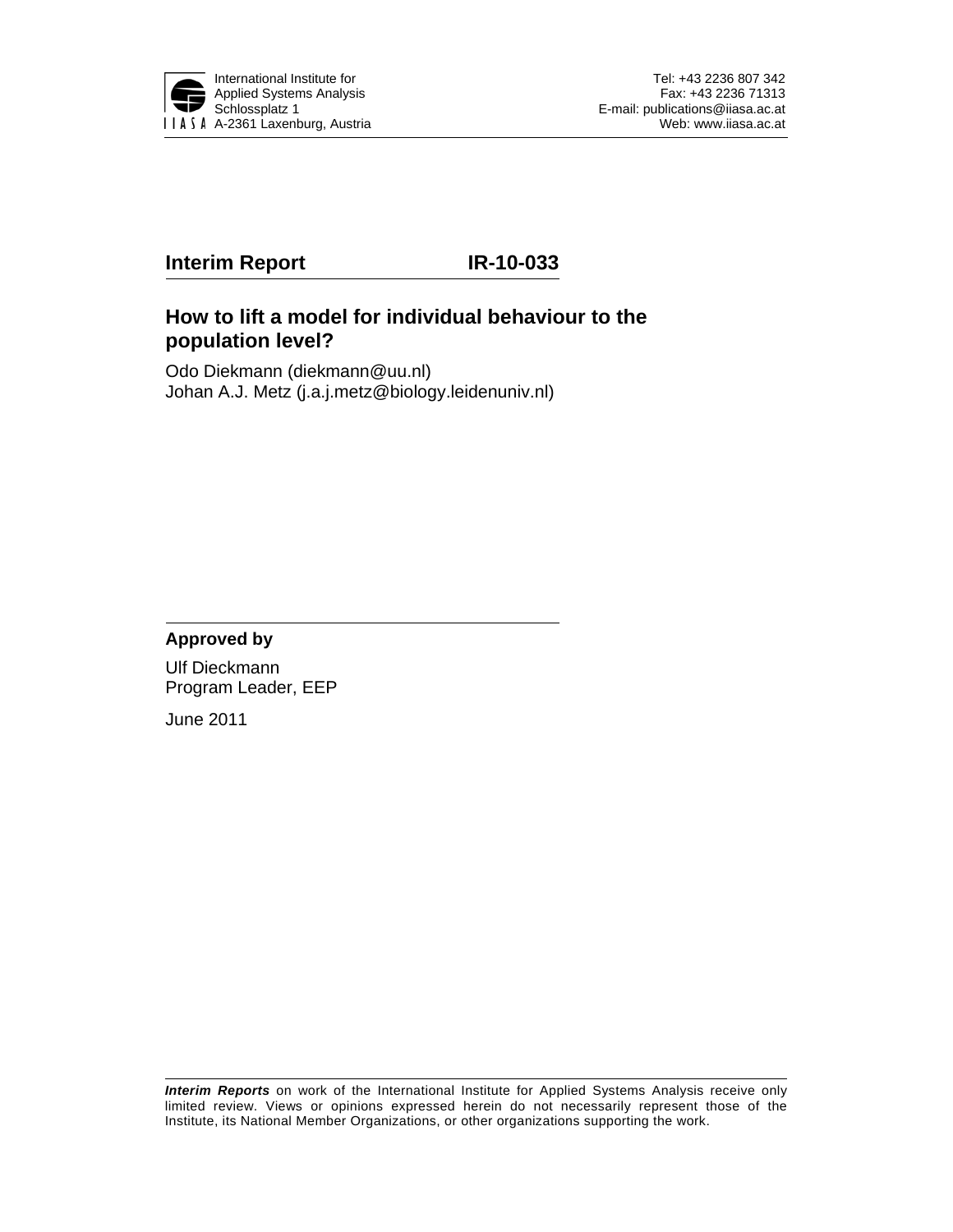# **Contents**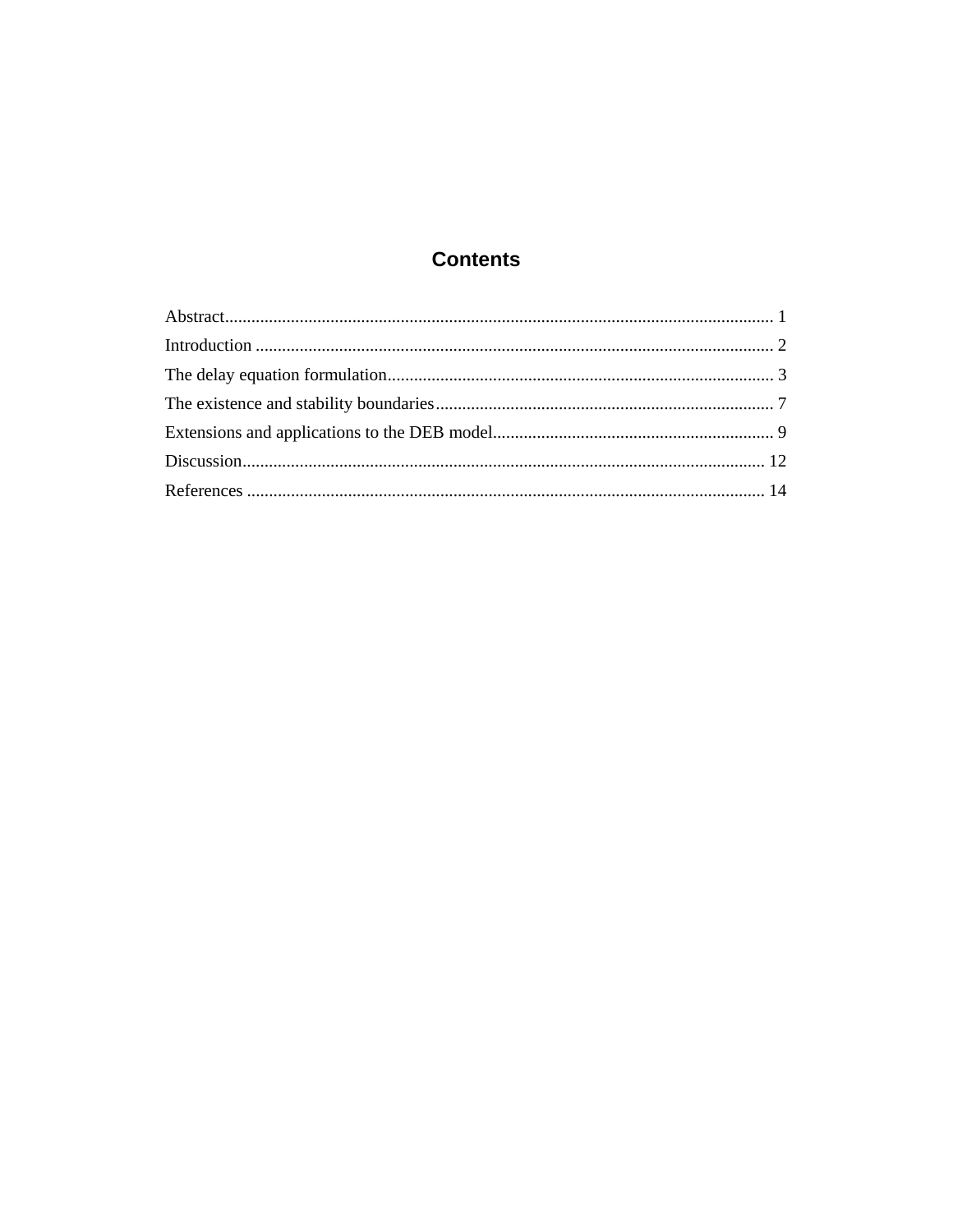# **How to lift a model for individual behaviour to the population level?**

O. Diekmann<sup>1</sup> and J.A.J. Metz<sup>2</sup>

 $1$  (= Odo) Department of Mathematics, University of Utrecht, P.O. Box 80010 3580 TA Utrecht, The Netherlands

 $2^2$  (= Hans) Mathematical Institute and Institute of Biology, Leiden University, P.O. Box 9512, 2300RA Leiden, Netherlands; Evolution and Ecology Program, International Institute of Applied Systems Analysis, A-2361 Laxenburg, Austria.

### **Abstract**

The quick answer to the title question is: by bookkeeping, introduce as p(opulation)-state a measure telling how the individuals are distributed over their common i(ndividual)-state space, and track how the various i-processes change this measure. Unfortunately, this answer leads to a mathematical theory that is technically complicated as well as immature. Alternatively, one may describe a population in terms of the history of the population birth rate together with the history of any environmental variables affecting istate changes, reproduction and survival. Thus a population model leads to delay equations. This delay formulation corresponds to a restriction of the p-dynamics to a forward invariant attracting set, so that no information is lost that is relevant for longterm dynamics. For such equations there exists a well-developed theory. In particular, numerical bifurcation tools work essentially the same as for ordinary differential equations. However, the available tools still need considerable adaptation before they can be practically applied to the DEB model. For the time being we recommend simplifying the i-dynamics before embarking on a systematic mathematical exploration of the associated p-behaviour. The long-term aim is to extend the tools, with the DEB model as a relevant goal post.

**\_\_\_\_\_\_\_\_\_\_\_\_\_\_\_\_\_\_\_\_\_\_\_\_\_\_\_\_\_**

key words: Physiologically structured population models · DEB models · Delay equations · Extinction boundary · Stability boundary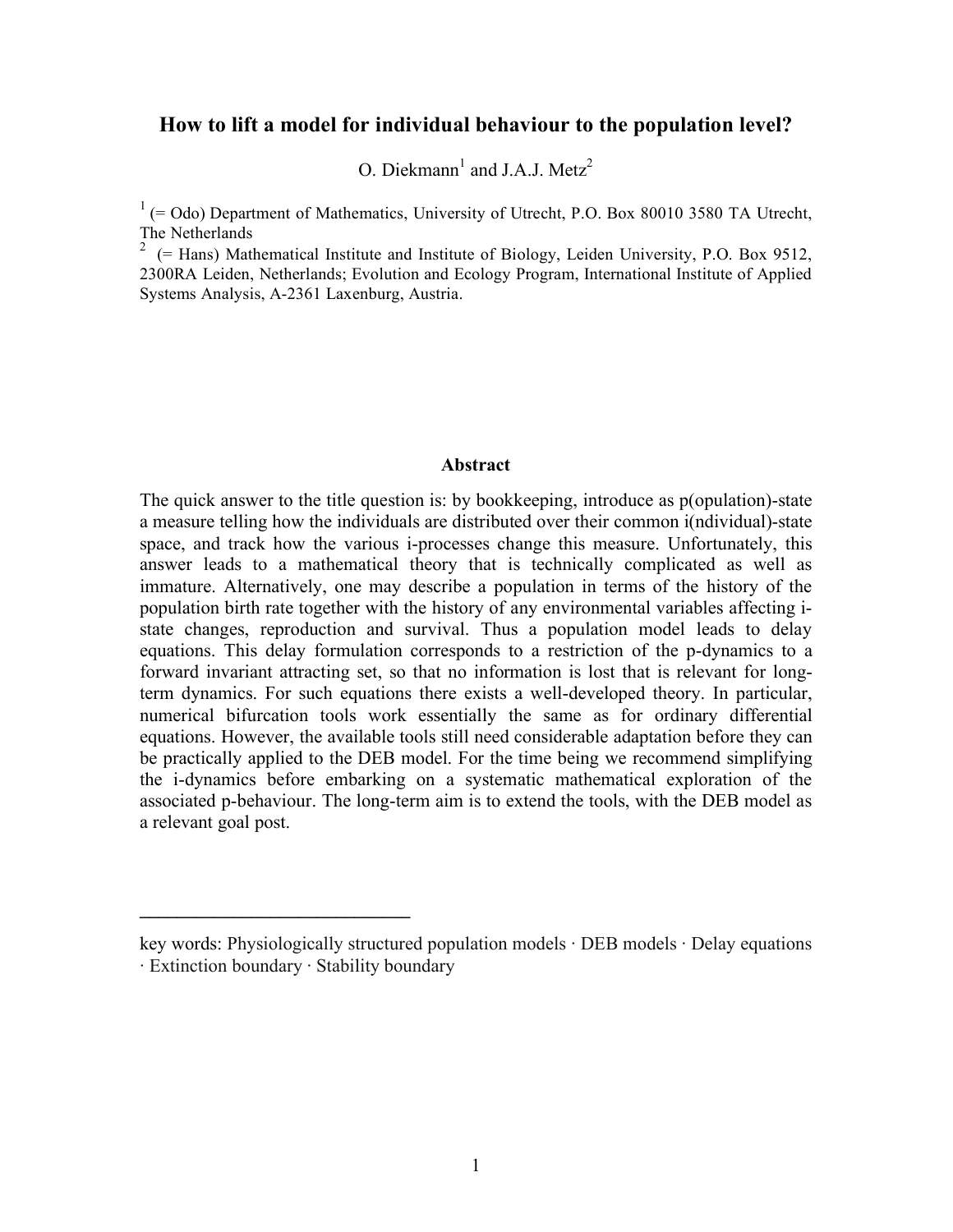### **1. Introduction**

Within the framework of Physiologically Structured Population Models (PSPM) one can, in principle, incorporate a lot of mechanistic detail about physiological processes at the ilevel (i for individual), such as found in the Dynamic Energy Budged (DEB) models which form the subject of this theme issue, and yet arrive at a consistent and complete deterministic bookkeeping scheme for a sufficiently large population (Metz & Diekmann 1986). The aim of such exercises is to deduce how population phenomena relate to the mechanisms of feeding, metabolism, maintenance, growth, reproduction, starvation induced death, *etcetera*. But in order to carry out this deduction, one needs a mathematical framework that provides the tools.

The conceptual part of the mathematical framework is easy: once the notion of ´state´ has been introduced at the i-level (in the DEB model structural mass, nonallocated reserve mass, *etc.*), it can be lifted to the p-level (p for population) by declaring the p-state to be the measure *m* on the i-state-space  $\Omega$ , such that  $m(\Omega)$  is the total population size and for every measurable subset  $\omega$  of  $\Omega$  the fraction of the population with i-state in  $\omega$  is  $m(\omega)/m(\Omega)$  - in other words, *m* describes the population size and distribution - and cataloguing how the various i-processes contribute to the change of *m*.

The next task is to check that the resulting bookkeeping scheme constructively defines a dynamical system, that is, unambiguously defines the measure  $m_{t+s}$ , describing the population at time  $t+s$ , when the measure  $m_s$ , describing the population at time  $s$ , is specified. While carrying out this task, one is confronted with a surprising amount of technical difficulties (Thieme 1988, Diekmann *et al.* 2001, Diekmann & Getto 2005), many of which reflect subtle modelling issues (for example, if the rate of channelling energy to reproduction changes abruptly when an individual passes a certain size, as it seems to do for *Daphnia*, what does an individual do when it happens to stop growing exactly when reaching this size (Thieme 1988)?). Addressing these issues has some spin off in terms of increased biological/modelling insight. Yet, given the fact that the construction of a dynamical system is a very preliminary contribution to unravelling the p-behaviour, it is somewhat depressing that so much hard work is needed for what ought, one feels, to be a simple task.

Things turn really bad if one attempts to develop stability and bifurcation theorems and tools. The chief difficulty is a severe lack of smoothness if the i-growth rate is affected by, for instance, competition for food. (Smoothness is here meant in a very abstract sense: the map from food availability as a function of time to future population states is in general not even differentiable thanks to the untoward geometry of the space of measures.) Even if one can derive a characteristic equation by formally linearising around a steady state and then looking for exponential solutions (*e.g.* de Roos *et al.* 1990), a rigorous proof that the positions of the roots of this characteristic equation do indeed govern the (in)stability of the steady state could not be found.

Sometimes one can work around a problem that one cannot solve (perhaps because it IS unsolvable). The aim of this paper is to demonstrate that, fortunately, such is the case for PSPM. The key point is to reflect on the notion of ´state´ and to see whether it can, possibly after a suitable and justified restriction, be represented in a different way.

The ´state´ of a system is, by definition, the information about the past that is relevant for predicting the future. A population ´experiment´ is started by specifying the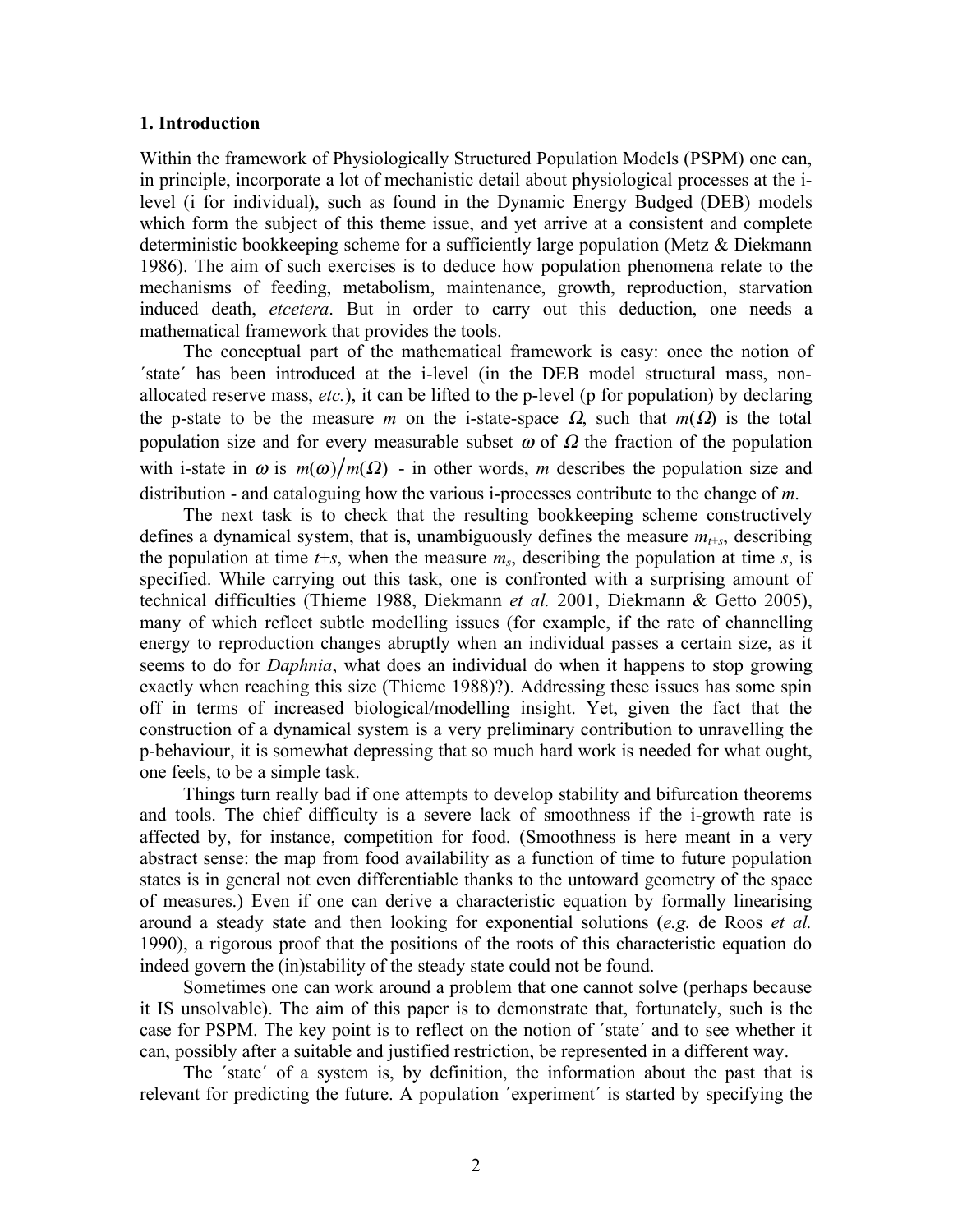states of the individuals in the ´inoculum´. If food supply and predation pressure (and possibly other characteristics of the world in which these individuals live) are given functions of time, maturation, survival and reproduction can be ´computed´. Once they are born, the same can be done for the individuals that arise from reproduction. In fact, however, quantities like food supply and predation pressure are not given functions of time, as they are influenced by the focal population. This we call feedback by way of environmental interaction variables. The prediction of the future hence involves the solution of a coupled system of equations for the p-birth rate (taking values in the space of conceivable states-at-birth, which usually is much smaller than the full i-state space), and the environmental interaction variables, all as functions of time. Once these are known, one can compute how the measure describing the population size and composition depends on time (Thieme 1988, Diekmann *et al.* 2001).

It follows that, at the p-level, the information about the past that is relevant for predicting the future, is the HISTORY of the p-birth rate and the environmental interaction variables. In this formulation we deliberately ignore the individuals from the inoculum that are still alive. ´Deliberately´, since their contribution fades with time. So we make the restriction that we only consider those measures that can be constructed from the history of the p-birth rate and the history of the environmental interaction variables. This restriction is justified, in the sense that these measures constitute a forward invariant subset of the p-state space that attracts all orbits (if individuals have a uniform, in state-at-birth and feasible environmental conditions, upper bound to their age  $a<sub>max</sub>$  then the dynamical system actually maps any initial condition into the invariant set for time bigger than *a*max). This restriction is suitable, in the sense that the lack of smoothness is eliminated and therefore a rich stability and bifurcation theory can be developed with some, but not too much, effort (*c.f.* Diekmann *et al.* 1995, 2007; Diekmann & Gyllenberg submitted). (There is some wishful thinking in this formulation: if the behaviour of individuals changes abruptly upon passing a certain size, one needs the more involved theory concerning state-dependent-delay equations, *c.f.* Hartung *et al.* 2006.)

Once we adopt the aforementioned restriction, we may actually shift the measures to the background and put, at the p-level, the spotlight on the p-birth rate and the interaction variables. This we call the delay equation formulation of PSPM.

The plan of this paper is as follows. In Section 2 we illustrate the delay equation formulation by presenting the example of a population structured according to a onedimensional i-state, for definiteness to be called size, feeding on an unstructured resource, while referring to Diekmann *et al.* (in press) for details and results. In Section 3 we briefly sketch how to build numerical bifurcation tools for the analysis of p-models formulated as delay equations, this time referring to de Roos *et al.* (submitted) for a full exposition. In Section 4 we discuss the potential for applying the ideas sketched in the previous section to the DEB model, and in the final section we discuss how the new framework relates to earlier ones, as well as our expectations for the future.

### **2. The delay equation formulation**

In this section we formulate a model of the interaction between an unstructured resource and a consumer population structured according to a one-dimensional physiological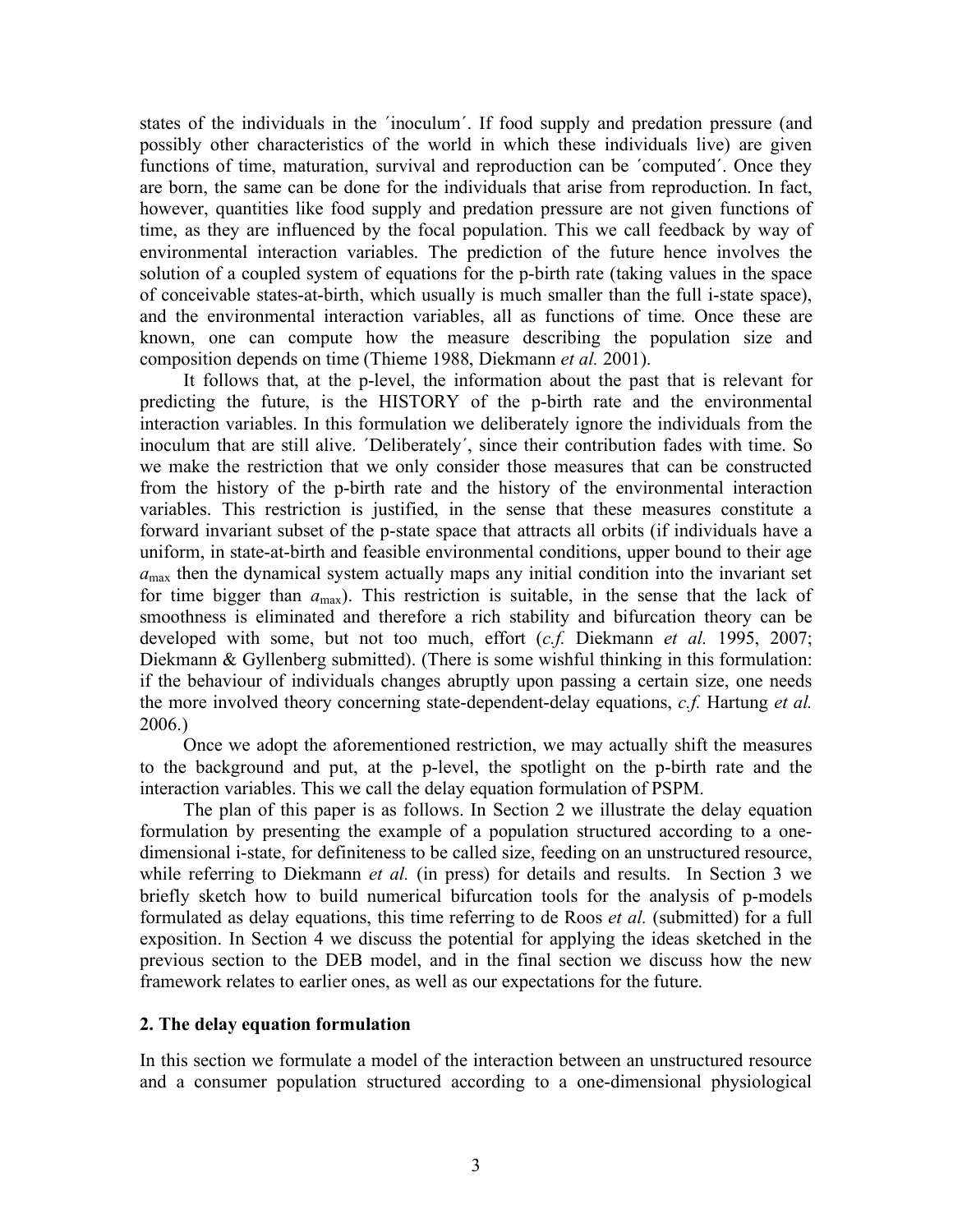variable that we shall refer to as 'size'. We assume that all consumers are born with the same size  $\xi_b$  and that their growth is deterministic according to the differential equation

$$
\frac{\mathrm{d}\xi}{\mathrm{d}a}(a) = g(\xi(a); X(t(a))),\tag{2.1}
$$

where ξ denotes size, *a* age, *X* resource concentration and *t*(*a*) the time at which the focal individual has age *a*. We assume that the survival probability  $\mathcal F$  of an individual decreases according to

$$
\frac{d\mathcal{F}}{da}(a) = -\mu(\xi(a); X(t(a)))\mathcal{F}(a)
$$
\n(2.2)

and that newborns are produced clonally at a rate

$$
\beta(\xi(a); X(t(a))). \tag{2.3}
$$

The energy and materials needed for maintenance, growth and reproduction is derived from the ingestion of the resource, which proceeds at a rate

$$
\gamma(\xi(a); X(t(a))), \qquad (2.4)
$$

but for the time being we leave the relationship between, on the one hand *g* respectively  $\beta$  and, on the other  $\gamma$ , unspecified. Finally we assume that in the absence of consumers the resource evolves according to the differential equation

$$
\frac{\mathrm{d}X}{\mathrm{d}t} = h(X). \tag{2.5}
$$

Essentially, the model is now specified, the rest is bookkeeping. To do the bookkeeping in an efficient way, we need to introduce some notation. As in the theory of delay equations, we use the symbol  $X_t$  to denote the history of the food concentration relative to *t*, *i.e.*, the function

$$
\sigma \mapsto X(t+\sigma), \qquad \sigma \le 0. \tag{2.6}
$$

(In case of a maximal age  $a_{\text{max}}$  we can restrict to  $\sigma \ge -a_{\text{max}}$ , but otherwise we need to allow  $\sigma$  to take any value less than or equal to zero.)

Now consider an individual that has age *a* at the current time *t*. Denote the size of this individual at age  $\tau$ , with  $0 \le \tau \le a$  by  $\xi(\tau) = \xi(\tau; a, X)$  (the last two variables are suppressed in the notation whenever that helps to keep formulas readable). It can be computed from

$$
\frac{\mathrm{d}\xi}{\mathrm{d}\tau}(\tau) = g(\xi(\tau); X_t(-a+\tau)), \qquad \xi(0) = \xi_b. \tag{2.7}
$$

(Age is counted here from the moment of birth, most often in the form of an egg being laid; what matters mathematically is that the link between mother and young is severed.) The size at the current time is then given by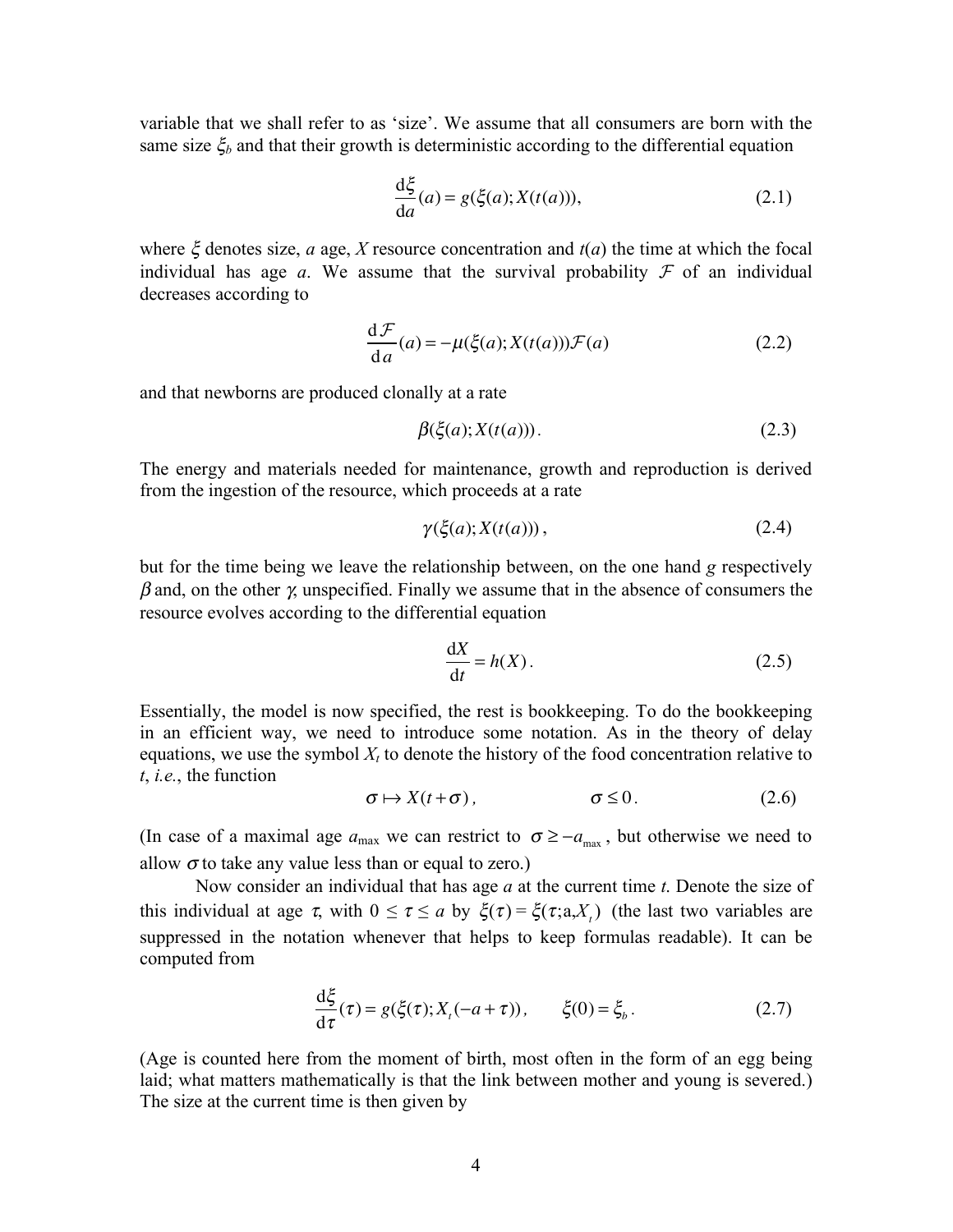$$
\Xi(a; X_t) = \xi(a; a, X_t). \tag{2.8}
$$

The fraction of individuals born at time *t*-*a* that are still alive at time *t*, is given by the survival probability  $\mathcal{F}(a; X_t)$ . Let  $\mathcal{G}(\tau) = \mathcal{G}(\tau; a, X_t)$  be the survival probability up till time  $t-a + \tau$ . Then, by definition,

$$
\mathcal{F}(a; X_t) = \mathcal{G}(a; a, X_t), \qquad (2.9)
$$

with  $\mathcal G$  computed from

$$
\frac{\mathrm{d}\mathcal{G}}{\mathrm{d}\tau}(\tau) = -\mu(\xi(\tau; a, X_t); X_t(-a+\tau))\mathcal{G}(\tau), \quad \mathcal{G}(0) = 1. \tag{2.10}
$$

Let  $b(t)$  denote the consumer population birth rate at time  $t$ . Then the assumptions above imply that

$$
b(t) = \int_0^\infty b(t-a)\beta(\Xi(a;X_t);X(t))\mathcal{F}(a;X_t)da,
$$
  
\n
$$
\frac{dX}{dt}(t) = h(X(t)) - \int_0^\infty b(t-a)\gamma(\Xi(a;X_t);X(t))\mathcal{F}(a;X_t)da.
$$
\n(2.11)

The upper equation is the time dependent analogue of Lotka's equation, with the *pro capite* birth rate and survival continuously updated in dependence on the experienced environmental history. The integral in the lower equation adds up the rates of resource consumption by individuals of different ages.

As written, (2.11) refers to consumers and a resource that have been interacting since the dawn of time. When looking for steady states, periodic solutions *etc*., this is indeed the right perspective. But alternatively one can require the system of equations (2.11) to hold only for positive time and provide initial data in the form of the history of both *b* and *X* at time zero, the first as a nonnegative locally integrable function and the second as a nonnegative continuous function. In the mathematical theory concerning (2.11), for which we refer to [Diekmann *et al.* 2007, in particular Section 3], both points of view play a role.

Note that the right hand side of (2.11) is linear in *b*, reflecting that the environmental interaction variables are chosen such that all dependence is by way of feedback via these variables (*i.e.*, if one considers *X* as prescribed, then the consumers are independent of one another).

We now consider constant solutions of (2.11), *i.e.*, steady population states. If food is kept at the constant concentration  $\overline{X}$ , then the basic reproduction number  $R_0$  of the consumers is well defined and given by

$$
R_0(\overline{X}) = \int_0^\infty \beta(\overline{\mathcal{Z}}(a;\overline{X});\overline{X}) \mathcal{F}(a;\overline{X}) da \qquad (2.12)
$$

(where we use the same symbol to denote the value and the constant function taking that value). The equation

$$
R_0(X) = 1\tag{2.13}
$$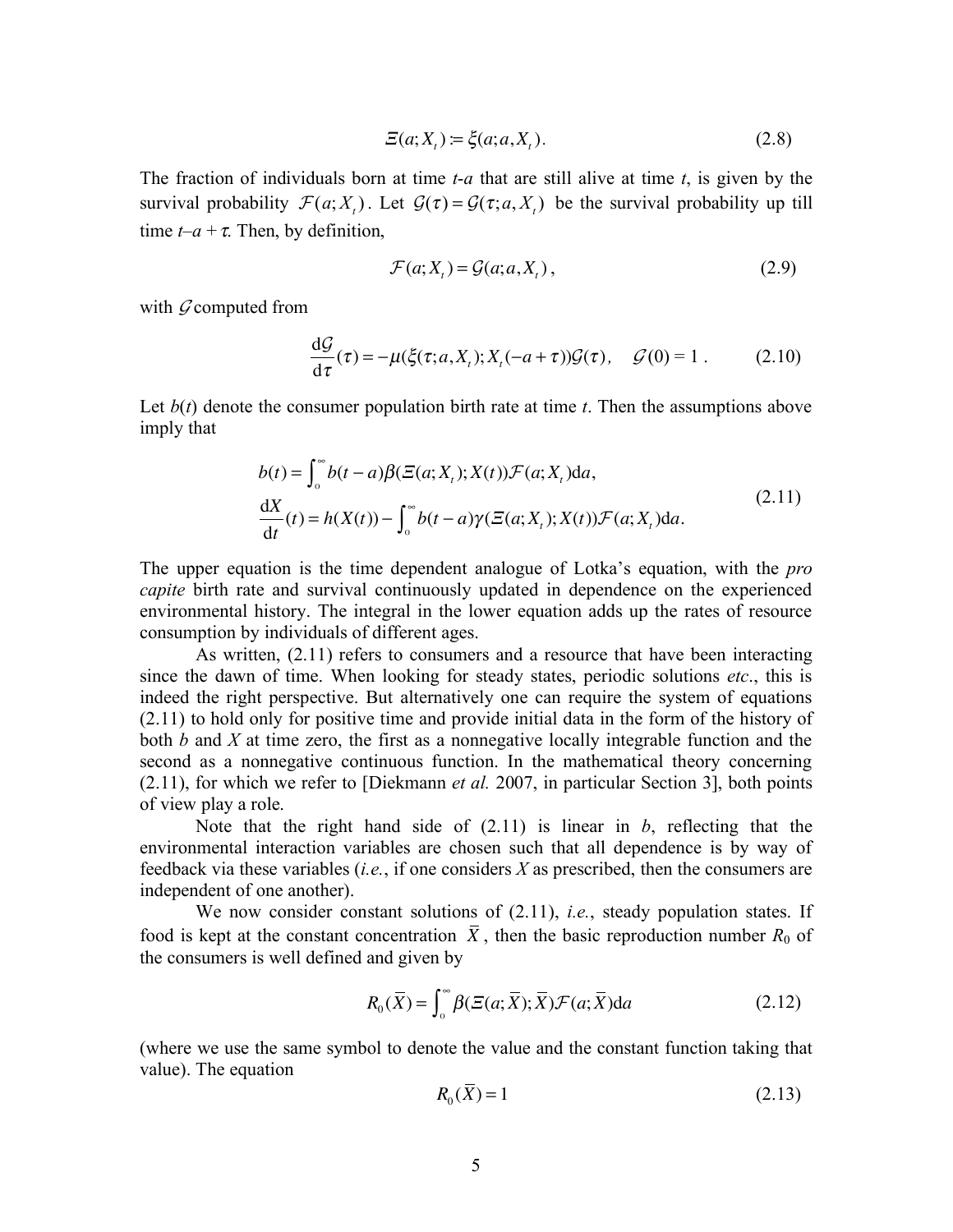determines the constant concentrations that lead to a steady consumer population. As a rule, any solution of (2.13) is unique, simply since  $R_0(0) < 1$ ,  $R_0(\infty) > 1$  and  $R_0$  is a monotone function of  $\overline{X}$ . (Of course other scenarios are possible, for example food that is toxic at high concentrations.)

Once  $\overline{X}$  is determined, we have explicitly

$$
\overline{b} = h(\overline{X}) / \int_{0}^{\infty} \gamma(\overline{\Xi}(a; \overline{X}); \overline{X}) \mathcal{F}(a; \overline{X}) da
$$
 (2.14)

for the consumer population birth rate that keeps the resource at the steady level  $\overline{X}$ . (The steady states of more general physiologically structured population models can be determined by following essentially the same steps, see Diekmann *et al.* (2003).)

To linearise (2.11) around the steady state is, in principle, straightforward, but very laborious, so we chose not to give the details; for these see Diekmann *et al*. (in press). One obtains a system of the form

$$
y(t) = c_1 z(t) + \int_0^\infty (k_{11}(a)y(t-a) + k_{12} z(t-a)) da
$$
  
\n
$$
\frac{dz}{dt}(t) = c_2 z(t) + \int_0^\infty (k_{21}(a)y(t-a) + k_{22} z(t-a)) da
$$
\n(2.15)

The corresponding characteristic equation is

$$
\det \begin{pmatrix} \hat{k}_{11}(\lambda) - 1 & c_1 + \hat{k}_{12}(\lambda) \\ \hat{k}_{21}(\lambda) & c_2 + \hat{k}_{22}(\lambda) - \lambda \end{pmatrix} = 0
$$
 (2.16)

or

$$
(1 - \hat{k}_{11}(\lambda))(\lambda - c_2 - \hat{k}_{22}(\lambda)) = \hat{k}_{21}(\lambda)(c_1 + \hat{k}_{12}(\lambda))
$$
 (2.17)

where the hat denotes Laplace transform, that is,

$$
\hat{k}_{ij}(\lambda) = \int_0^\infty e^{-\lambda a} k_{ij}(a) da . \tag{2.18}
$$

(2.18) is obtained by looking for exponential solutions of (2.15).

The hard work consists of

- computing the ingredients *c* and  $k(a)$  of (2.15) from *g*,  $\mu$ ,  $\beta$ ,  $\gamma$  and  $h$ ,
- analysing (2.17) in order to determine conditions on *g*,  $\mu$ ,  $\beta$ ,  $\gamma$  and *h* that guarantee that all roots are in the left half of the complex plane and complementary conditions that guarantee that at least one pair of roots lies in the right half of the complex plane.

The results derived in Diekmann *et al.* (2007) imply that one can draw conclusions about the dynamical behaviour of solutions of (2.11) from this kind of information about the position in the complex plane of the roots of the characteristic equation. In Diekmann *et al.* (in press) the first point is elaborated in quite some detail and analytical as well as numerical results concerning the second point are presented. In general, however, one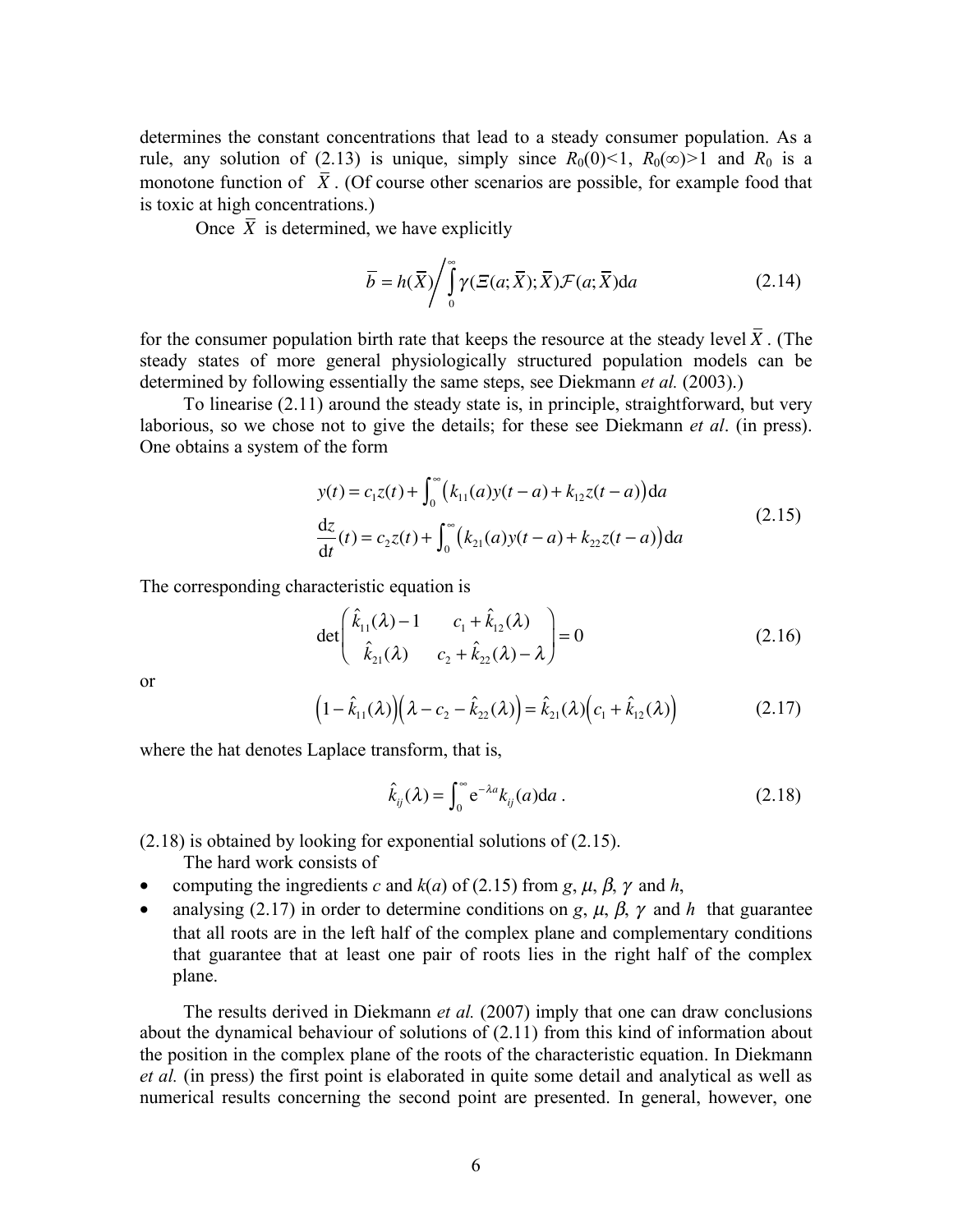needs computer assistance when doing the hard work. So in the next section we focus on some computational tools that have been developed in order to carry out an analysis of (2.11) and its linearisation (2.15).

#### **3. The Existence and Stability Boundaries**

In order for (2.14) to be biologically meaningful, we need that  $h(\bar{X}) > 0$ , where  $\bar{X}$  is such that (2.13) holds. The borderline is determined by the system of two equations

$$
R_0(\bar{X}) = 1, \quad h(\bar{X}) = 0 \tag{3.1}
$$

in the single unknown  $\bar{X}$ . Of course, as already expressed by the word 'borderline', there is generically no solution. But when we 'free' one parameter (*i.e.*, consider this parameter as unknown as  $\bar{X}$ ; its choice to be determined by a suitable combination of convenience and biological relevance) we might be able to solve (3.1). Yet we recommend to free TWO parameters and to consider (3.1) as two equations in three unknowns such that, generically, there is a curve of solutions. (We have two arguments for this recommendation: i) curves can numerically be efficiently computed by means of continuation methods; ii) humans are very well equipped to absorb information that comes in the form of a two-dimensional picture.) The projection of this curve on the twodimensional parameter space is called the existence boundary, since it separates the region for which (2.13) has a biologically meaningful solution from the region where it has not (and where the consumer is doomed to go extinct).

Typical examples of functions *h* are

chemostat resource dynamics: 
$$
h(X) = D(X_0 - X)
$$
,

\nlogistic resource dynamics:  $h(X) = rX(1 - X/X_0)$ .

A typical choice of the two parameters is  $X_0$  and a uniform consumer death rate  $\mu_0$ . The equation  $h(\overline{X}) = 0$  then leads to  $\overline{X} = X_0$  and the existence boundary is determined by the single equation

$$
R_0(\mu_0; X_0) = 1 \tag{3.2}
$$

To trace numerically the curve defined by (3.2) (for instance, by a predictor-corrector method), we need, first of all, to be able to evaluate  $R_0$  for given  $X_0$  and  $\mu_0$ . This can be done by solving the system of ODEs (see *e.g.* de Roos, 2008)

$$
\frac{d\xi}{da} = g(\xi; X_0), \qquad \xi(0) = \xi_b,
$$
  
\n
$$
\frac{d\mathcal{F}}{da} = -(\mu_1(\xi; X_0) + \mu_0)\mathcal{F}, \qquad \mathcal{F}(0) = 1,
$$
  
\n
$$
\frac{dB}{da} = \beta(\xi; X_0)\mathcal{F}, \qquad B(0) = 0.
$$
\n(3.3)

with  $R_0 = B(\infty)$ . Of course we do not want to integrate (3.3) forever. A stopping criterion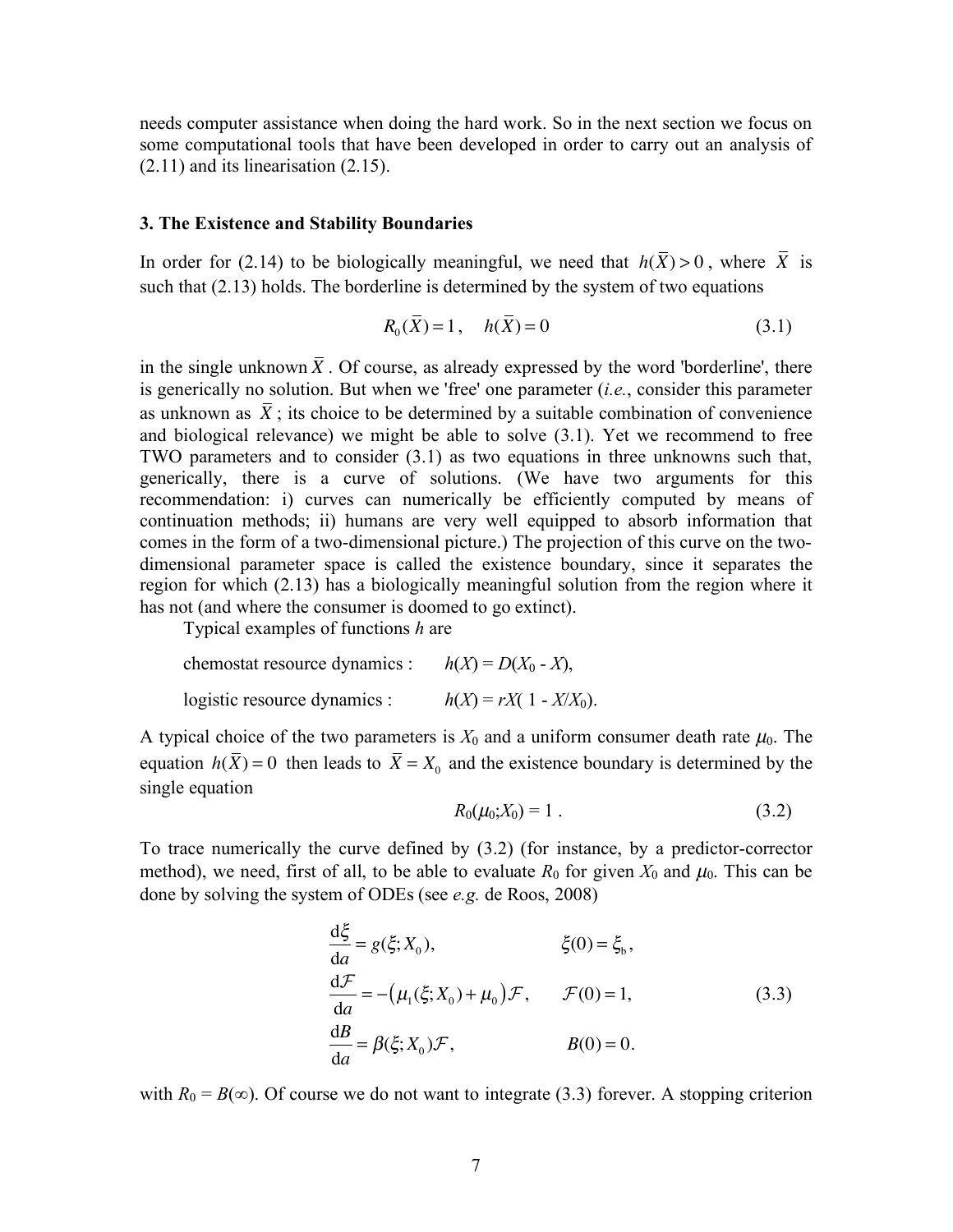can often be based on some variant of the following result: if we integrate only to some  $a_{\text{max}}$ , then, if  $g(\cdot; X_0)$ ,  $\mu_1(\cdot; X_0)$  and  $\beta(\cdot; X_0)$  are monotone beyond  $\xi(a_{\text{max}})$ ,  $g(\cdot; X_0)$ decreasing,  $\mu_1(\cdot; X_0)$  and  $\beta(\cdot; X_0)$  non-decreasing, and there exists a  $\bar{\xi} > \xi(a_{\max})$  such that  $g(\overline{\xi}; X_0) = 0$ , then

$$
\frac{\mathcal{F}(a_{\max})\beta(\xi(a_{\max});X_0)}{\mu_1(\overline{\xi};X_0)+\mu_0} \le R_0 - B(a_{\max}) \le \frac{\mathcal{F}(a_{\max})\beta(\overline{\xi};X_0)}{\mu_1(\xi(a_{\max});X_0)+\mu_0}.
$$
\n(3.4)

Both (3.4) and the fact that *g*,  $\mu$ ,  $\beta$  and  $\gamma$  may have jump discontinuities at  $\xi = \xi_A$ , the size at which juveniles turn adult (meaning that they start to reproduce), imply that we need to incorporate in the ODE integration routine criteria that test whether a certain variable is still below a threshold.

Referring to de Roos *et al.* (submitted) for more details, we conclude that one can define the left hand side of (3.2) in terms of a procedure that solves the ODE system (3.3) and next compute the existence boundary in the  $(X_0, \mu_0)$  plane by solving (3.2) numerically with a standard continuation method.

At the existence boundary a transcritical bifurcation takes place. In the absence of Allee effects, the bifurcation is supercritical, which means that within the existence area close to the boundary a steady state exists with  $b$  as defined by  $(2.14)$  being small. According to the Principle of the Exchange of Stability (see Boldin 2006, and the references therein) this steady state is stable. The steady state may lose stability further on in the existence area. The curve that separates the stability area from the instability area is called the stability boundary. It can be computed in much the same way as the existence boundary, but this computation is a lot more complicated, as now the linearisation (3.1) is involved as well.

In the absence of fold bifurcations (as is the case when the solution of (2.13) is a single valued function of the parameters), the stability boundary is characterised by the characteristic equation (3.3) having a purely imaginary root  $\lambda = i\omega$ ,  $\omega \neq 0$ . The characteristic equation is a single complex equation, hence counts for two real equations. So, together with (2.13), this amounts to three equations in the four unknowns  $\bar{X}$ ,  $\omega$ ,  $X_0$ and  $\mu_0$ . The strategy to find a solution curve is as before first to find one point on the curve and next use a continuation algorithm to compute the entire curve. But now we need to evaluate, for given  $\overline{X}$ ,  $\omega$ ,  $X_0$  and  $\mu_0$ , not only  $R_0$  but also the ingredients of the characteristic equation. This means that we have to integrate (3.3) but also

$$
\frac{\mathrm{d}\Gamma}{\mathrm{d}a} = \gamma(\xi; \bar{X})\mathcal{F}, \qquad \qquad \Gamma(0) = 0 \tag{3.5}
$$

(to find the cumulative food consumption, which is needed to evaluate the right hand side of (2.14)), and the linearised versions of these ODE with forcing terms that involve cos(ω*a*) and sin(ω*a*). Details and pseudo code are presented in de Roos *et al.* (submitted).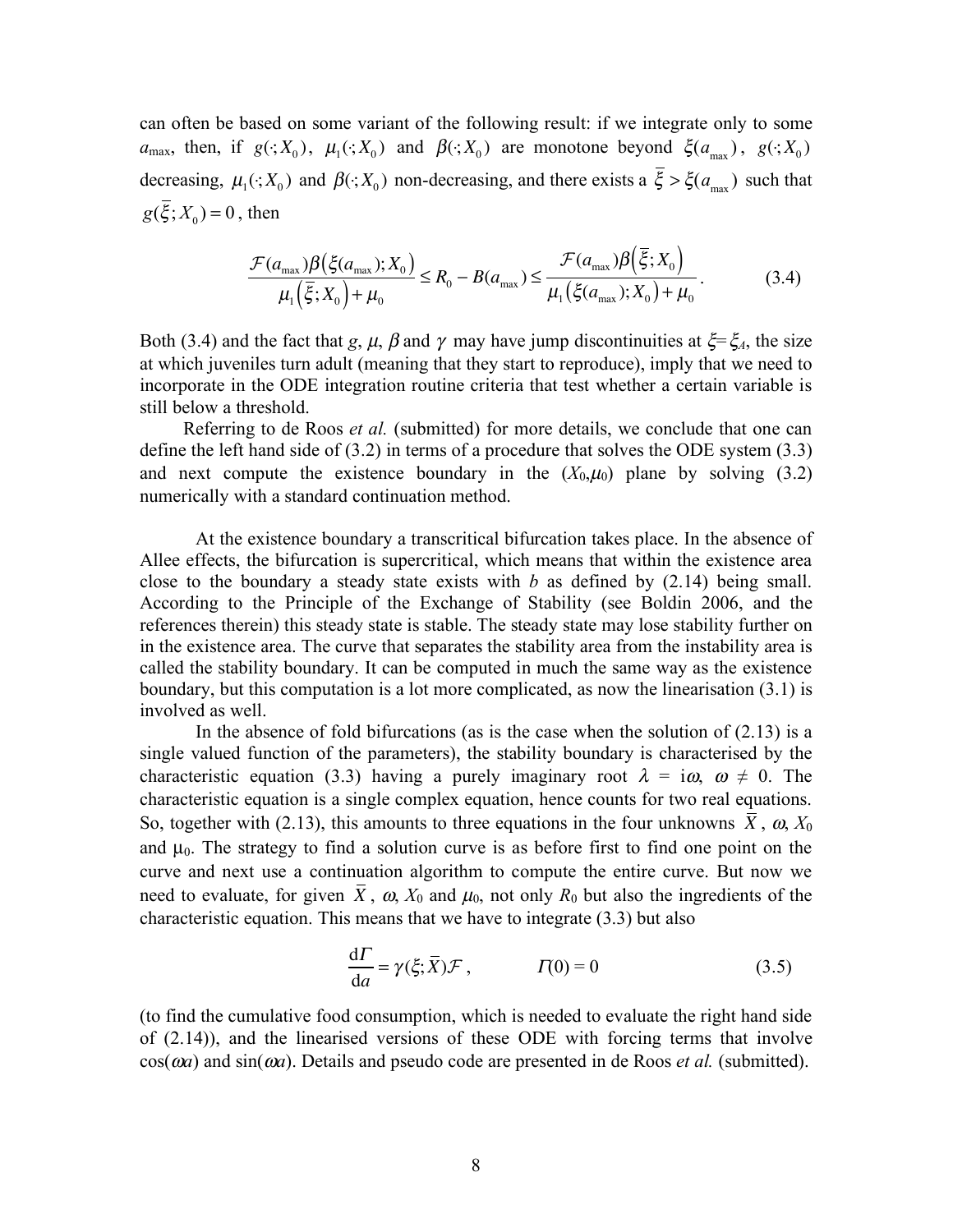#### **4. Extensions and applications to the DEB model**

The mathematical theory referred to in Section 1 is in principle very general. However, that generality only holds good at an abstract level. The more practical the results one aims at, the more restrictions have to be imposed in order to get results. At the more down to earth end we have so far worked out the concrete details only for the small subset of simple cases discussed in sections 2 and 3. So we can presently do little more than indicate the difficulties and their potential solutions that we envision for handling DEB style models in the rigorous mathematical fashion that we are aiming at. In doing so we shall use a mix of our earlier notation and that of Sousa *et al*. (this volume); we only explain conventions when there is a clash or when we have to introduce additional symbols.

Difficulties in applying a mathematical framework can be of very different kinds. First there is the problem whether a concrete description of individual behaviour can be represented at all within an envisaged framework for population modelling. The DEB model no doubt fits in the very general physiologically structured population framework. Then there is the problem whether a model falls within a class for which at least the mathematical existence and uniqueness problem for the heuristically derived population equations can be solved. The description of DEB models certainly appears compatible with the existence and uniqueness results in Diekmann *et al.* (2001), and in principle also with the framework described in Sections 2 and 3. However, they clearly do not fit the example that formed the centrepiece of those sections. As the results for that example only exemplify the more general theorems in Diekmann *et al.* (2007) and Diekmann & Gyllenberg (2008, submitted) the first question then is to what extent DEB models fit those abstract theorems, and if not, whether they, or the theorems, can be tweaked to make them fit. A second question is then how far the abstract results can in principle be implemented in the form of manageable calculations. And a final question is for the best strategies to implement those calculations. We will not consider the questions in this order but rather use various technical specifics of DEB models as our guideline.

The natural strategy for answering the sort of questions indicated above starts with writing the DEB model presented in Sousa *et al.* (this volume) in a form similar to the one used in Section 2, in order to see if they indeed satisfy the requirements of the theorems that have been proven this far. Below we shall indicate how this should be done. It is more practical, however, first to introduce a simplification meant to remove an aspect of the DEB models that from a mathematician's point of view is technically somewhat worrisome. The full DEB model is rigidly deterministic at the level of the individual. In the DEB-model proper, young are produced from the reserves set aside for reproduction  $M_{ER}$  by, when  $M_{ER}$  reaches a threshold, converting those reserves into young while resetting  $M_{ER}$  to zero. Whenever the i-level model is consistently specified, it is, of course, always possible to do individual-based simulations. However, our goal is to analyse the deterministic models that result as large number limits of such stochastic descriptions. In general the mathematical tractability of these deterministic models to a large extent depends on the fact that over time too sharp bumps in the population state get smoothed out. Not only that, for a given course of the environment,  $X(t)$ ,  $t > 0$ , the population states over time will look more and more like each other, but for a difference in the total population sizes. (There are exceptions, which by this very fact are of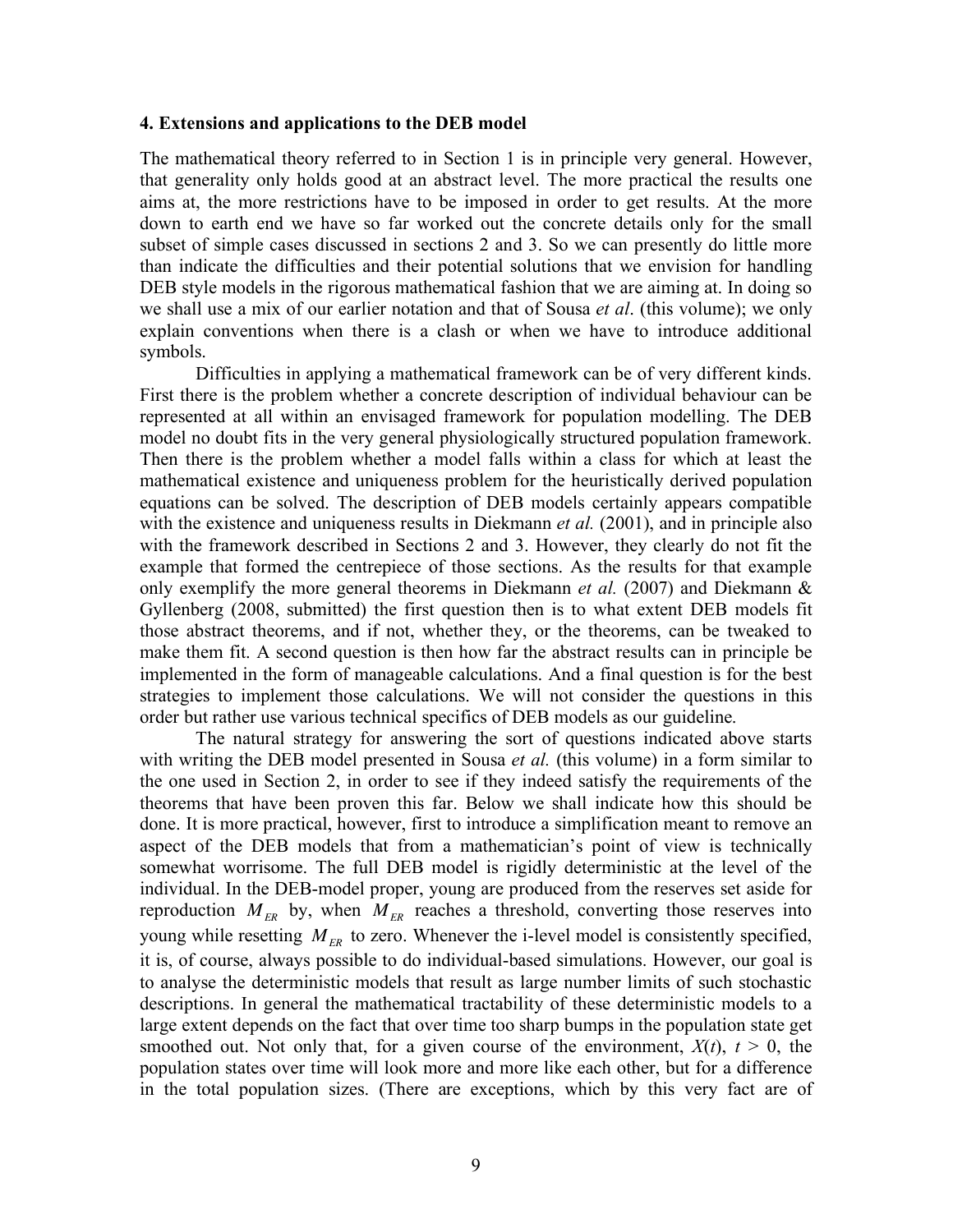considerable mathematical but little biological interest.) Having the young produced deterministically tends to thwart this smoothing property to an extent that the main present proof techniques fail. This does not mean that there is something mathematically wrong with the full DEB model. Only that the techniques are not yet up to this complexity. Experience teaches that often such problems have to do with the existence of badly behaving exceptional cases that for all practical purposes can be neglected.) "In reality" all model ingredients tend to be subject to minor chance fluctuations that may be expected to remove the mathematical anomalies if incorporated in the model structure. However, doing so leads to models of severely increased complexity. In order to keep a somewhat tractable framework, we in the past fudged the effect of stochasticity in the individual state transitions by having the process of giving birth represented as a continuous rate  $\beta$  (*c.f.* Metz & Diekmann 1986 Remark I.3.2.1; see their Section III.6.3 and Heijmans & Metz 1989 for one possible justification, in the form of a limit argument starting from a more realistic specification). This is also what we did in Sections 2 and 3 and what we will do below: we shall assume that births are produced at a rate that is proportional to the rate at which energy is channelled towards reproductive activities.

An additional advantage of assuming that the birth process is continuous, is that this way one state variable,  $M_{FR}$ , is removed, which also is the one that does not fit too happily in the procedure for calculating a characteristic equation outlined in Section 2 due to its jumping behaviour. In principle this difficulty can be overcome through calculations like those in Metz & van Batenburg (1985, Section 4.2) and Kooi & Kooijman (1999), but the characteristic equation will become rather complicated. This practical aspect comes on top of the mathematical problem that, due to the difficulties mentioned earlier, one cannot be fully sure that information from the characteristic equation indeed has the implications that we normally attach to it (although at least one of us dares to bet on it).

With the assumption about the birth process that we just made, the DEB model as described in Sousa *et al.* (this volume) has a 7-dimensional i-state which we choose to represent by  $\xi = (M_V, M_E, M_H, q, h, M_V^{\text{max}}, M_H^{\text{max}})^T$ , where the state variables  $M_V^{\text{max}}$ and  $M_H^{\text{max}}$  represent the maxima of  $M_V$  and  $M_H$  along their trajectories till the present age.

The rates of change of the first 5 state variables are given by Eq  $(1, 8, 9, 12, 13, 14)$ 14) in Sousa *et al.* (this volume). The latter two variables satisfy

$$
\frac{dM_{V}^{\max}}{dt} = \left(M_{V} \ge M_{V}^{\max}\right) \frac{dM_{V}}{dt}, \quad \frac{dM_{H}^{\max}}{dt} = \left(M_{H} \ge M_{H}^{\max}\right) \frac{dM_{H}}{dt}.
$$
 (4.1)

The death rate equals

$$
\mu = h \quad \text{if} \quad M_H \ge \theta_H M_H^{\text{max}} \quad \text{and} \quad M_V \le \theta_V M_V^{\text{max}} \tag{4.2}
$$
\n
$$
= \infty \quad \text{otherwise},
$$

 $\theta_H$  and  $\theta_V$  parameters, where the inequality conditions exclude rejuvenation and shrinking due to starvation.

The *pro capite* birth rate  $\beta$  can be found in Sousa *et al.* (this volume) in the section on maturation and reproduction under the name  $\dot{R}$ . At the birth of an egg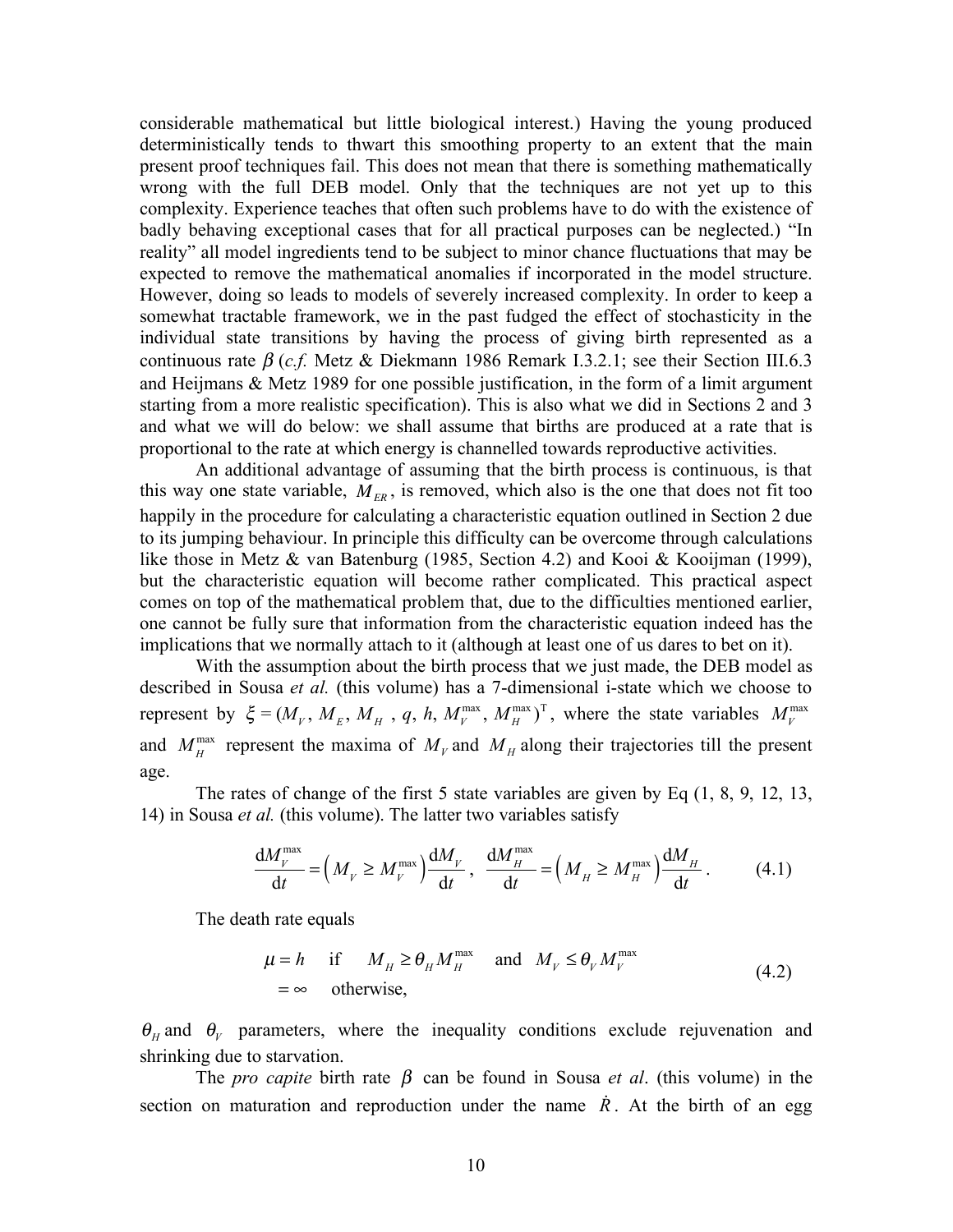$\xi_b = (0, M_E^0, 0, 0, 0, 0, 0)^T$ , where  $M_E^0$  is such that  $M_E/M_V$  at the start of the juvenile stage ( $M_H = M_H^b$ ) equals that of the mother at egg-formation (details in Kooijman 2009a).

The numerical integration of the corresponding population equations, *e.g.* with the escalator boxcar train method of de Roos (1988, 1997), de Roos & Metz (1991), de Roos *et al.* (1992), see also http://staff.science.uva.nl/~aroos/, runs into a number of practical problems that all have to do with the determination of the birth state. The maternal effect from the standard DEB model can cause young born at the same time to be distributed over a continuum of birth states. We expect, however, that in most applications the birth states of those young will be sufficiently close to each other that lumping them in but a few classes, to be represented by their class mean, will not cause much of a discretisation error. An additional complication is caused by the lack of an explicit expression for  $M_{E}^{0}$ , which hence has to be solved from an equation (an efficient numerical scheme may be found in Kooijman 2009a.) However, none of these problems is fundamental.

The previous developments show that it is possible to express the DEB model in a form compatible with the ideas from Sections 2 and 3. Another matter is that the DEB equations are far more complicated than the simple equations to which we restricted ourselves in Section 2, so that one cannot immediately apply the concrete recipe given there. Below we shall systematically discuss any technical problems that this complication may give.

The fact that in the DEB model the i-state is higher dimensional in principle does not greatly complicate the calculation of the kernels  $k_{ij}$  from Section 2. One only has to interpret the various scalar expressions from which the  $k_{ij}$  are calculated as vectors and matrices. (The last two state variables can be dropped from consideration since close to equilibrium the inequality conditions in (4.2) are never violated.)

A greater problem is the multiplicity of birth states. These even do not come in a finite number but in a continuum. Rigorously extending the proofs in Diekmann *et al.* (2007) to this case brings considerable technical difficulties with it. At a more practical level, the local stability of systems with infinitely many birth states can in general no longer be determined from the analysis of a characteristic equation. For the case of finitely many birth states it is possible in principle to extend the calculations in Diekmann *et al.* (*l.c.*) by further invoking the vector-matrix formalism. All that results is that the matrix in (2.16) becomes correspondingly larger. Where (2.16) contains a  $2 \times 2$  matrix, with *n* birth states that matrix will become an  $(n+1) \times (n+1)$  one. (When, as in the DEB model, the attribution of birth states has to be solved from an equation one has to differentiate through that equation and solve the resulting linear equations for the required derivatives.)

A similar extension holds if the number of environmental variables, be they resources, toxicants or predation pressures, is larger than one. Assuming for the time being that all these variables satisfy simple differential equations, with *m* environmental variables the matrix will become of size  $(n+m) \times (n+m)$ . Of course, with any increase of *n* or *m* the calculations will become more forbidding and will ultimately fail when either number becomes infinite. (An example where the number of environmental variables is infinite are models where a resource has a continuous size distribution, with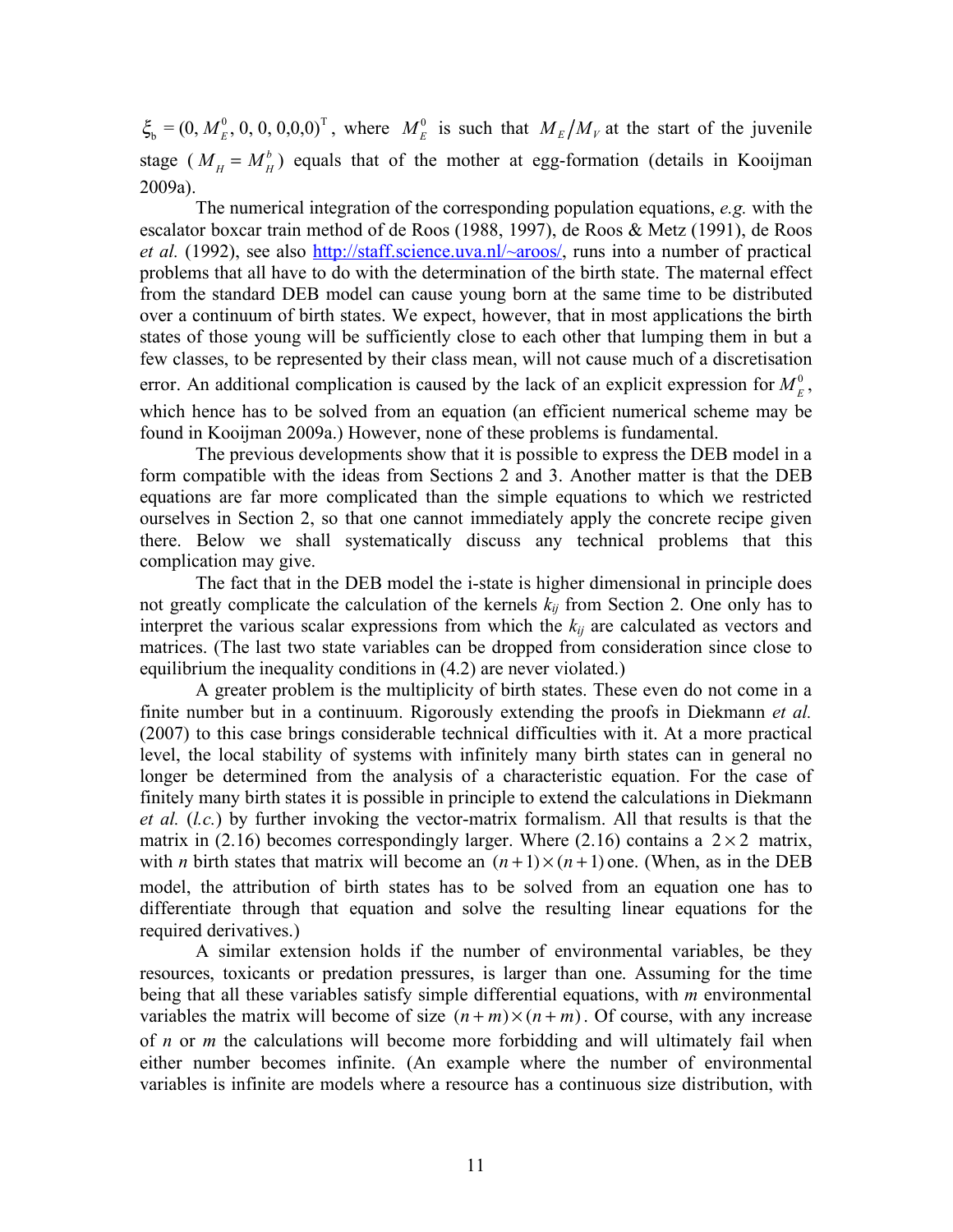the speed of ingestion depending on the form of this distribution in a nontrivial manner, as is the case in various published size structured predator-prey models.)

It may be expected that even the cases with a continuum of birth states and/or environmental variables may ultimately be handled by some discretisation, such as is anyway done in numerical calculations. However, theorems that the stability bounds found by such approximate calculations approximate the ones of the original model are still pending.

In short, we are still a long way from tackling the full complexity of the DEB model in the rigorous fashion outlined in Sections 2 and 3. Given their well-specified mathematical structure and their great and still manageable (*e.g.* through individual-based simulation) biological realism, DEB-style models provide an interesting pointer, as well as set of test cases, for how to proceed.

### **5. Discussion**

We have in the past (Metz & Diekmann 1986) promulgated representing structured population models by Partial (integro-)Differential Equations for the *density* of the population over its i-state space, like in *e.g.* Kooi & van der Meer (this volume). In hindsight, in a strict mathematical sense a lot turned out to be wrong with this formulation, as it can be interpreted rigorously only for a very special subset of the biological systems for which it was envisioned as representation. However, in the cases we have scrutinised so far the validity of the biological conclusions arrived at this way is not affected by these mathematical difficulties (see below).

A first problem with the PDE framework is that in theory it is possible to start with a cohort of equal individuals so that there is no population density to begin with. The same problem may occur in the probably more familiar problem of diffusive movement in space. However, there this initial singularity disappears immediately after  $t = 0$ . In the case of structured populations with deterministic i-state movement these point masses stay intact till the ancestral population has died out. So if we are interested in asymptotic calculations only, there is not much to worry about. A bigger problem is that for many models the mechanism itself creates distributions over the i-state space that do not admit a density, like when all individuals are born equal and move in exactly the same manner through a *k*-dimensional i-state space,  $k > 1$ . In that case all individuals born after  $t = 0$ are concentrated on a 1-dimensional curve in a *k*-dimensional space. Perhaps these technical anomalies could still be handled by using some sort of "weak solution" concept. However, we found it easier to start from a representation of the population state as a measure, which is what it ultimately is anyway!

On top of this then comes the problem of the dependence of the differential equation describing the i-state movement on the current state of the system, consisting of the population and, say, its food. We already discussed in the introduction how this biologically reasonable assumption gets us in deep waters mathematically. In Diekmann *et al.* (2001) we therefore proved existence and uniqueness by interpreting the population equations as an input-output operator from environment to environment and solving the fixed-point problem that appears when we connect input and output. (Solving here means constructing the solution by means of abstract mathematical operations, like integrations and taking limits, which is different from arriving at an explicit expression or constructing an efficient numerical algorithm.) However, that is as far as we got.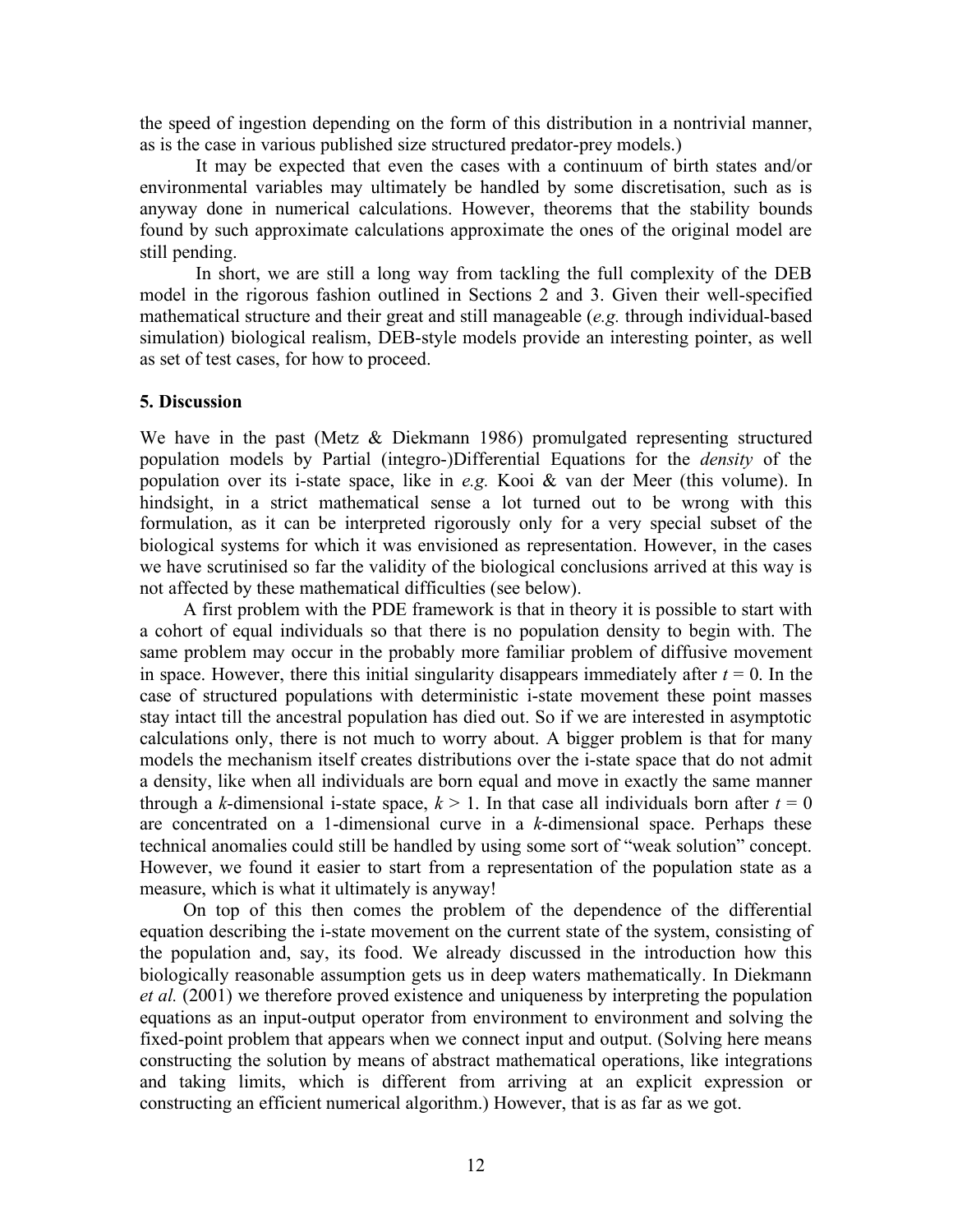We believe that we have now found a way to the shallows again by moving from a dynamics on a space of measures to one on a space of histories of the birth rate and environment. The latter spaces have a more amenable structure, both since they represent some smoothed representation of the population state and since they look only at the subset of the population states that remain after the effects of all too bumpy initial conditions have worn off. Yet this space is still sufficiently large that a meaningful stability theory can be built on it.

The fact that the PDE formalism cannot be considered mathematically fully sound in practice detracts but little from the papers seemingly based on that formalism, for these actually never use the formalism in the form in which they present it. For example, they use numerical techniques like the escalator box-car train for the following of population trajectories over time (de Roos 1988, 1997; de Roos & Metz 1991; de Roos *et al.* 1992), which is eminently compatible with the delay equation formalism (but for the representation of the inoculum which however enters in the main scheme in a compatible way, as an influence on the resource dynamics and a birth stream), or they formally calculate a characteristic equation, which can be seen to be the same as they would have gotten from the delay equation formalism, except that they move in a different order through the various calculation steps. (More in particular, a formal integration along characteristics, which one can do either in the PDE or after a few of the standard steps for arriving at a characteristic equation, to wit inserting exponential test solutions into the equation and separating terms, leads precisely to the ingredients of the delay equation formalism, as this integration is no more than the following of individuals over their lives from which the latter formalism is derived in a direct manner. However, beware: handling discontinuities in the coefficient functions can be rather tricky in the PDE formalism. Here the delay equation formalism proves its mettle also for practical calculations.)

This ends the exposition of the technical mathematical problems and ways to overcome them. For a finale let us take one last look at how the various model structures connect to real ecology. We seemingly failed to take account of the spatial extent of populations. In principle this can be remedied by taking space as extra i-state variable. In the delay equation formalism space would come in as an additional component of the birth state. So in principle not much changes. However, practically there are two problems. One is that in the general case it is no longer possible to derive a characteristic equation. Only for particular simple shapes of the spatial domain (amenable to a description with a separable coordinate system) it may be possible to calculate a so-called dispersion relation, which in essence fulfils the same role. The second difficulty is that movement is space is generally modelled as random. In the simplest case where we have only a finite number of locations each supporting a well mixed population, calculations for random movements, similar to those for the deterministic movements of the i-state that we considered so far, probably are rather painless, but at the time of writing even that work still has to be done.

A further lack of realism is that we only considered a single species in isolation, but for its dependency on a dynamical food source. The general existence and uniqueness results in Diekmann *et al.* (2001) immediately apply to the multi-species case. We already indicated how the calculation procedures extend in the case where the other species can be represented as scalars, similar to the resource in our "single" species model. For more than one structured species we may expect the calculations to go along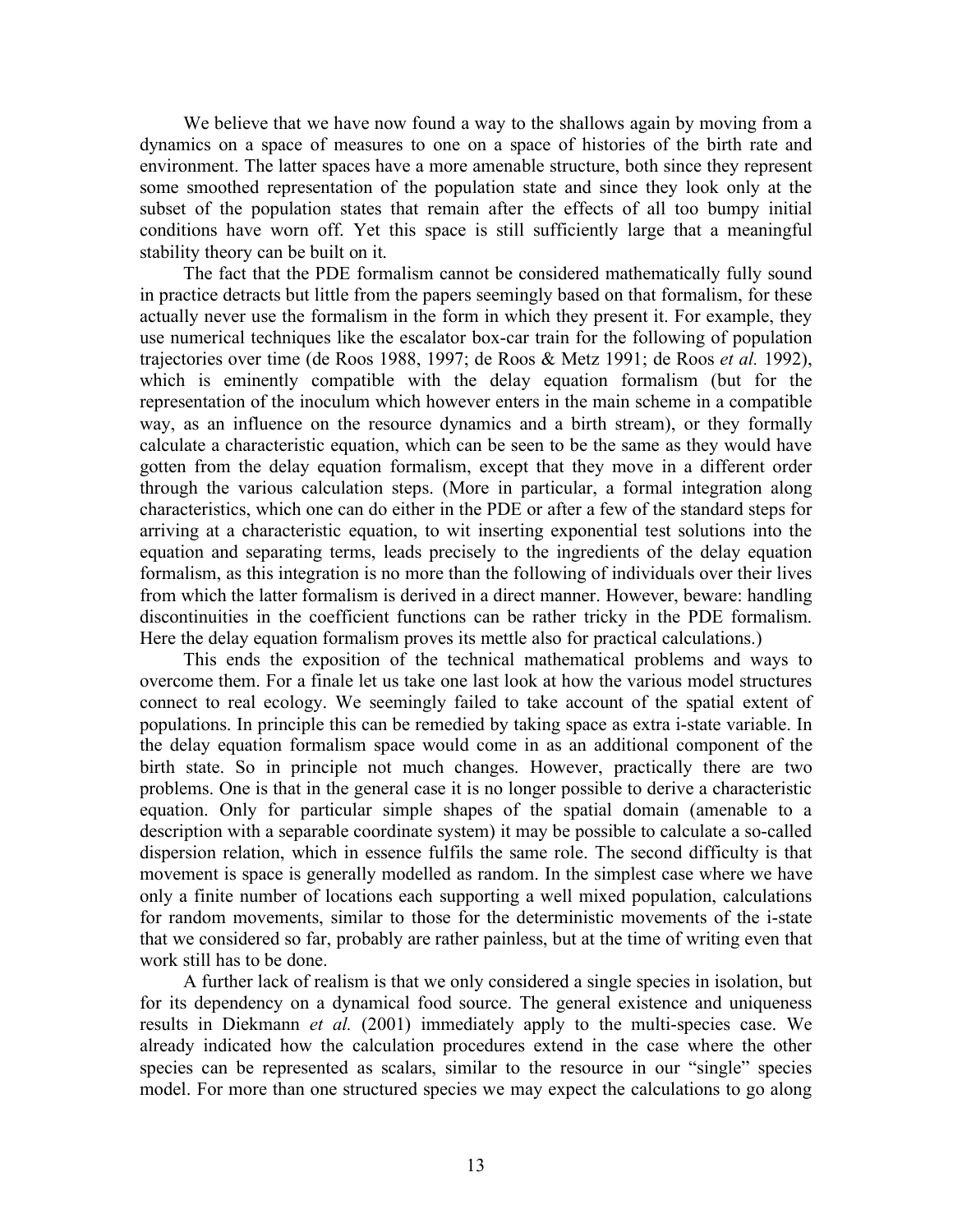similar lines, provided the number of interaction variables can be kept finite. However, the work needed to get anywhere useful increases very fast with every increase in model complexity.

In summary, in principle the ideas proposed in Sections 2 and 3 allow a fair amount of extension. In practice, it is for the time being probably better first to simplify the models considerably before even asking your local mathematician to work on them, as also mathematicians have to learn their trade by upping the complexity of the problems they work on in small steps.

## **References**

- Boldin, B. 2006 Introducing a population into a steady community: the critical case, the center manifold and the direction of bifurcation. *SIAM J. Appl. Math.* **66**, 1424-1453.
- Diekmann, O. & Getto, Ph. 2005 Boundedness, global existence and continuous dependence for nonlinear dynamical systems describing physiologically structured populations. *J. Diff. Equ.* **215**, 268–319.
- Diekmann, O., van Gils, S.A., Verduyn Lunel, S.M. & Walther, H.-O. 1995 *Delay Equations: Functional, Complex, and Nonlinear Analysis.* Springer-Verlag: New York.
- Diekmann, O. & Gyllenberg, M. 2008 Abstract delay equations inspired by population dynamics. In *Functional Analysis and Evolution Equations*: *The Günter Lumer Volume* (eds. H. Amann, W. Arendt, M. Hieber, F. Neubrander, S. Nicaise & J. von Below) pp. 187–200. Birkhäuser, Basel.
- Diekmann, O. & Gyllenberg, M. submitted Equations with infinite delay: blending the abstract and the concrete.
- Diekmann, O., Gyllenberg, M., Huang, H., Kirkilionis, M., Metz J.A.J. & Thieme, H.R. 2001 On the Formulation and Analysis of General Deterministic Structured Population Models. II. Nonlinear Theory. *J. Math. Biol.* **43**, 157-189.
- Diekmann, O., Gyllenberg, M. & Metz, J.A.J. 2003 Steady-state analysis of structured population models. *Theor. Popul. Biol.* **63**, 309-338.
- Diekmann, O., Getto, Ph., & Gyllenberg, M. 2007 Stability and bifurcation analysis of Volterra functional equations in the light of suns and stars. *SIAM J. Math. Anal.* **39**, 1023–1069.
- Diekmann, O., Gyllenberg, M., Metz, J.A.J., Nakaoka, S. & de Roos, A.M. (in press), A.M. *Daphnia* revisited: local stability and bifurcation theory for physiologically structured population models explained by way of an example. *J. Math. Biol.* (DOI 10.1007/s00285-009-0299-y).
- Hartung, F., Krisztin, T., Walther, H.-O. & Wu J. 2006 Functional Differential Equations with State-Dependent Delays: Theory and Applications. In *Handbook of Differential Equations: Ordinary Differential Equations* (eds. A. Canada, P. Drabek & A. Fonda), **3**: 435–545. Elsevier North Holland: Amsterdam.
- Heijmans, H.J.A.M. & Metz, J.A.J. 1989 Small paramters in structured population models and the Trotter-Kato theorem. *SIAM J. Math. Anal.* **20**, 870-885.
- Kooi, B.W. & Kooijman, S.A.L.M. 1999 Discrete event versus continuous approach to reproduction in structured population dynamics. *Theor. Pop. Biol.* **56**, 91-105.
- Kooi, B.W. & van der Meer, J. 2010 The use of bifurcation theory in adaptive dynamics